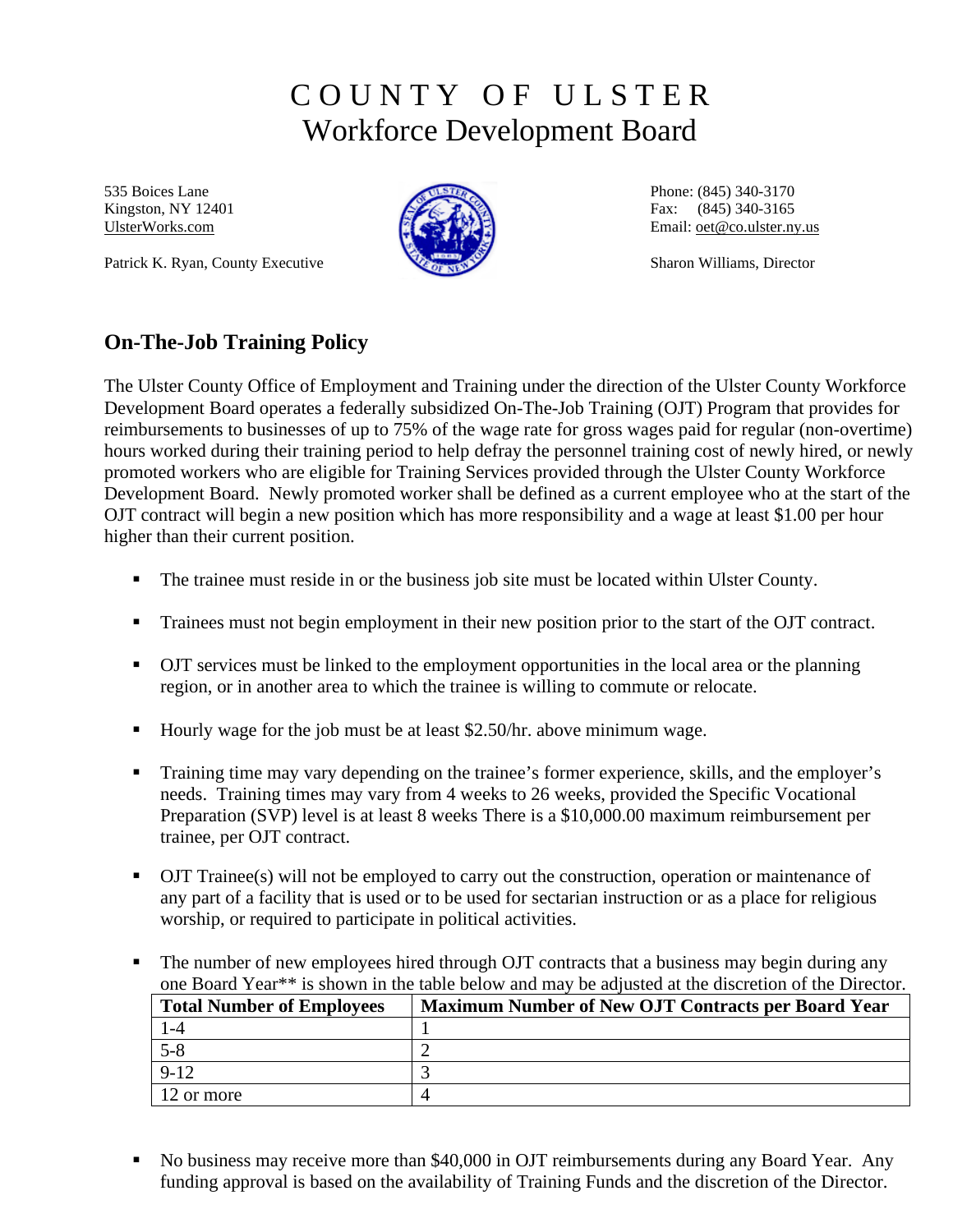The reimbursement rate will be based on the total number of employees at that business, regardless of the location. See table below for reimbursement rates:

| <b>Total Number of Employees</b> | <b>Reimbursement Rate</b> |  |  |
|----------------------------------|---------------------------|--|--|
| $1 - 50$                         | 75%                       |  |  |
| 51-250                           | 60%                       |  |  |
| $251$ and up                     | 50%                       |  |  |

- Business must offer full-time, year-round employment (minimum 30 hours per week on average over the time of the OJT and no more than 8 weeks of layoff per year).
- OJT outreach will be conducted by Ulster County Business Services staff members, though various methods including phone calls, email, text, video conferencing and/or in person meetings.
- OJT may be provided under a contract with a business in the public, private, or private non-profit sector
- **Prior to any OJT contract, a Pre-award survey (attached) will be conducted of the business to** include, but not be limited to, a review of any OJT contracts the business may have had in the past, a determination that the business carries general liability, workers compensation, and disability insurance, is willing to name the County of Ulster as additional insured, and the business has not been found in violation of any NYS labor laws.
- OJT contracts will not be entered into with businesses who have previously exhibited a pattern of failing to provide OJT participants with continued long-term employment with wages, benefits and working conditions that are equal to regular employees who have worked a similar length of time and are doing the same type of work.
- The Priority of Service policy targeting service of veterans, eligible spouses of veterans, public assistance and low-income individuals, and non-veteran/non-low income/non-public assistance customers will be applied to the OJT Program.
- **USTIFICATION FOR ALL FORMS OF TRAINING MUST BE CLEARLY DOCUMENTED** IN THE CUSTOMER'S INDIVIDUAL SERVICES STRATEGY.

Blank Pre-award survey attached below.

**\*\* Board year is July 1 – June 30**

Approved by UCWDB 9/10/2021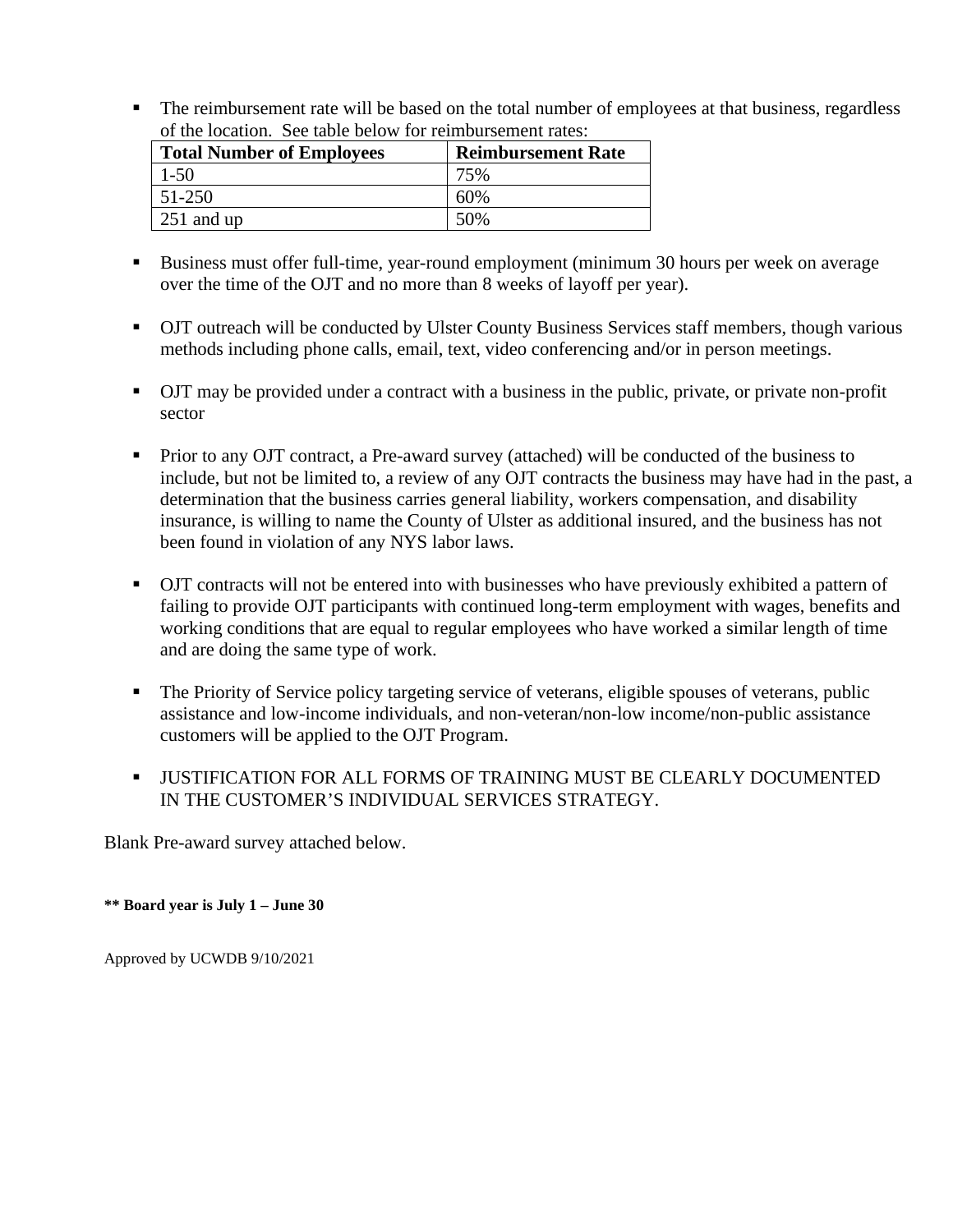### **Preliminary Review – Business Application for On-the-Job Training**

**Instructions: Please complete all items on this application. To facilitate your review, please prepare this application electronically, if possible.**

#### **1. BusinessInformation**

| Name:                                 |        |              |  |
|---------------------------------------|--------|--------------|--|
| Address 1:                            |        |              |  |
| Address 2:                            |        |              |  |
| City:                                 | State: | Zip<br>Code: |  |
| FEIN:                                 | NAICS: | DUNS:        |  |
| Previous Name of<br>Business, if any: |        |              |  |
| FEIN, if different:                   |        |              |  |
| 2. Contact Person                     |        |              |  |
| Name:                                 |        |              |  |
| Title:                                |        |              |  |
| Phone Number:                         |        |              |  |
| Fax Number:                           |        |              |  |
| E-mail Address:                       |        |              |  |

- **3. Business Background**
	- **a. Has your company relocated from another area in the U. S. within the last 120 days? If so, were there any employees laid off at that former location?**
	- **b. How long have you been in business is this area?**
	- **c. How many full-time employees do you have?**
	- **d. Are any employees on layoff currently? If so, how many employees and in what job titles?**
	- **e. Have any WARN notices been filed within the past year?**
	- f. Has your business sought WIA/TGAA or other assistance in connection with past or impending job losses at other facilities during the past year?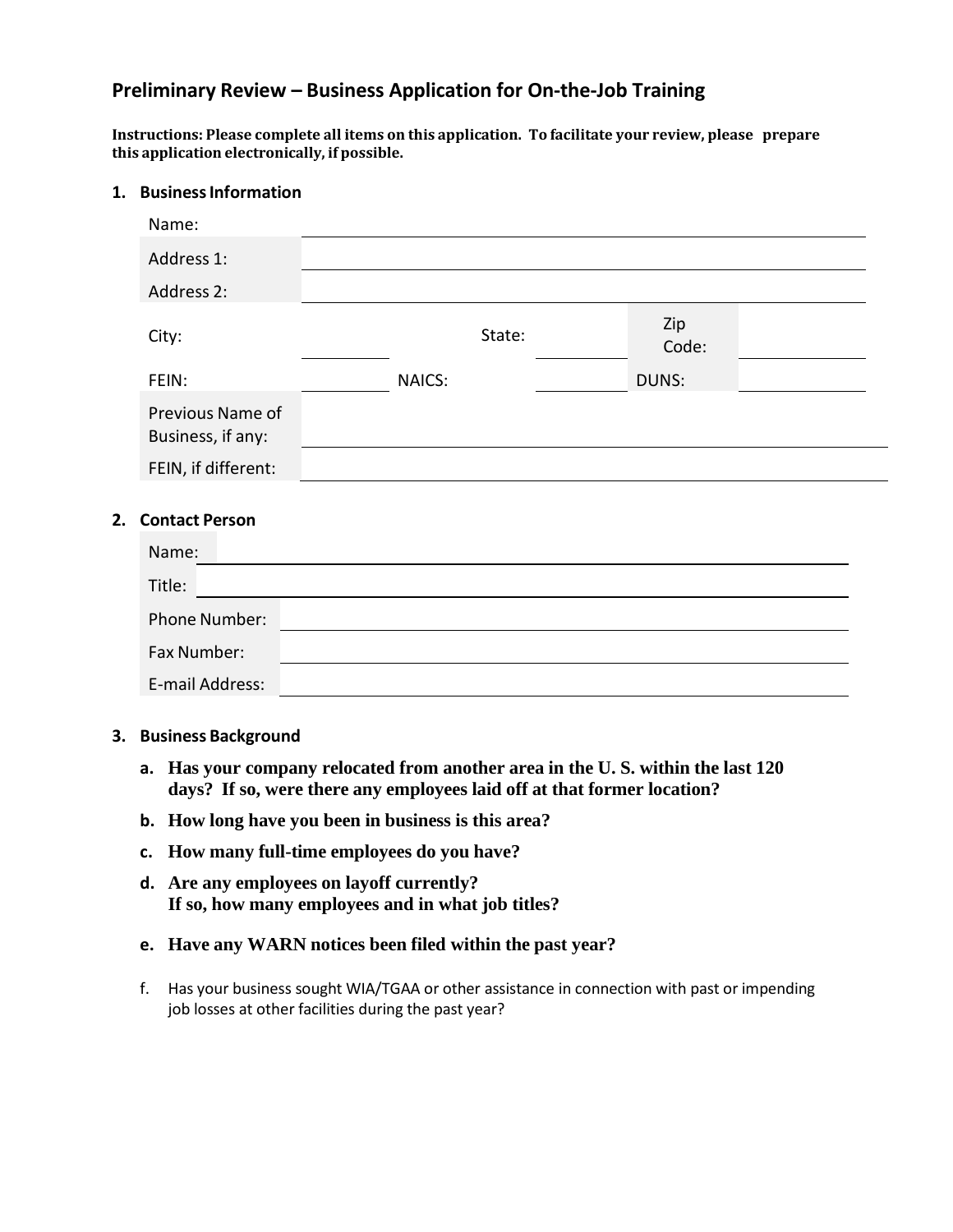- **g. What job titles/job descriptions are you seeking to fill with OJT trainees? (use the job description form provided – can attach existing job descriptions in lieu of completing job description section in the form)**
- **h. Are jobs expected to last a year or more in the normal course of business?**
- **i. Are any of the jobs considered for an OJT candidate classified as "independent contractor" positions, or would individuals not be employed by your firm during the entire training period?**

**j. Are any of the jobs covered by a collective bargaining agreement? (If so, we will need to obtain a letter of concurrence from the union(s))**

- **k. Is your business currently engaged in any labor disputes with a labor organization?**
- **l. Do any of the jobs pay based upon commissions, tips, piece work or incentives? If yes, please explain.**
- **m. What percentage of previous OJT trainees, over the last two (2) years, have completed training and been retained by your firm?**
	- **1. Number of OJT trainees:**
	- **2. Number of OJT employees retained:**
	- **3. Percentage retained:**

**BusinessApplicant Signature**

Signature Date

Print Name Title

## **On-the-Job Training (OJT) Job Description**

Complete a separate description for each OJT title.

| <b>Job Title:</b> | $O*Net$<br>Code: |
|-------------------|------------------|
| Job               |                  |